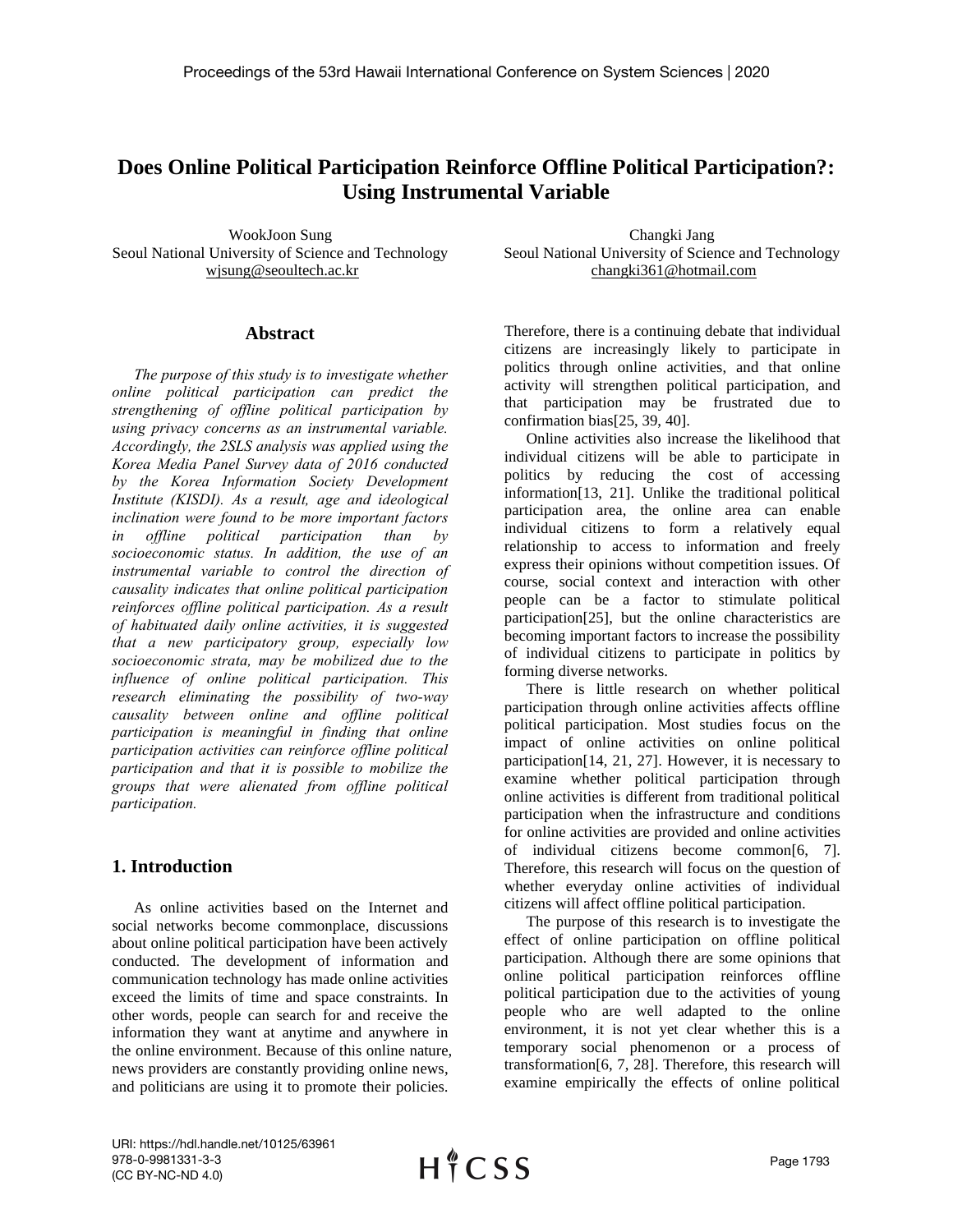participation on offline political participation after reviewing the existing discussion on political participation through theoretical and literature review on political participation.

## **2. Theoretical and Literature review**

## **2.1. Political participation in the digital age**

Political participation refers to citizen activities that affect politics[11]. It is defined as an activity taken by an individual citizen for the purpose of almost directly affecting the choices and actions of politicians[38]. Individual citizens influence both government decisions and non-decisions through political participation, influencing the authoritative allocation of values for society[38]. Individual citizens participate in politics in various forms of activity, such as voting, contacting political officials, attending a rally, signing petitions, participating in political campaigns, giving political contributions, and volunteering for politics[16, 35].

Political participation is influenced by mass media. Broadcasting and newspapers, which are traditional mass media, have contributed a lot to form a public opinion for political participation. In the digital age, activities to exchange information and make public opinion through online are highlighted, and their importance is increasing. Like traditional media such as broadcasting and newspapers, Internet media help citizens get the information they need about voting, stimulate citizens' interest in elections, and increase turnout[35].

However, Internet media shows different aspects of influence on political participation than traditional media. The Internet, the core medium of the digital age, facilitates communication flexibility, alleviating time and space constraints and allowing users to rapidly communicate large amounts of information[35]. In addition, the online environment has the potential to create new forms of political action and has greater influence than traditional media[16, 32]. Accordingly, in order to distinguish political participation between the online and offline environments, this research classified the participatory forms with traditional media as offline political participation and participation through online activities as online political participation.

The activities for political participation are categorized according to the degree of participation and the concept of participation. First, it is classified as participation and passive engagement depending on the degree of participation[16]. The types of activities of participation include voting, party and campaign activities, rallies, contact, collective action, and consumerism. On the other hand, the types of activities of passive engagement include news subscriptions, discussion on politics, political expression. Second, the classification of political participation according to the level of participation concept is classified according to concept definition, a target level of participation activity (government, politics, country, problem issue or community) and motivation[11]. These classifications also suggest online political participation activities that correspond to offline participation activities.

Norris (2000) grouped discussions on online political participation according to the role and influence of internet media on political participation as mobilization thesis and reinforcement thesis. First, the mobilization thesis is that the use of the Internet will facilitate and encourage new forms of political activity, and it will increase the participation of new groups that are different from previous ones in participating groups according to socioeconomic status. Next, the reinforcement thesis suggests that the use of the Internet will strengthen existing forms of citizen involvement rather than radical change.

The possibility of intensifying participation inequality among people who do not use the Internet in terms of the digital divide remains a problem[16]. As a key element of participation in digital networks, actions for digital communication are essential to political participation, and exclusiveness of selfexpression, identity, and personalized elements (network and personalized content) is part of the action[34]. In the digital age, the inequality of participation is determined by how many social networking relationships they have, and these online networks themselves are an important resource. In addition, the technical factors that make the internet available for online political participation are also factors that may affect the inequality of participation[22].

Online political participation is also an important factor in the realization of the digital government. Digital government is the use of information technology to increase the convenience and accessibility of government services to citizens so that services and information can be delivered efficiently[10, 15]. The realization of the digital government is a mechanism for improving civic participation, democratic values, government accountability and transparency[2]. This shows the possibility that citizens' level of online political participation can be an indicator of how much digital government is realized. In order to expand online political participation, institutions and levels of technological progress must be combined and the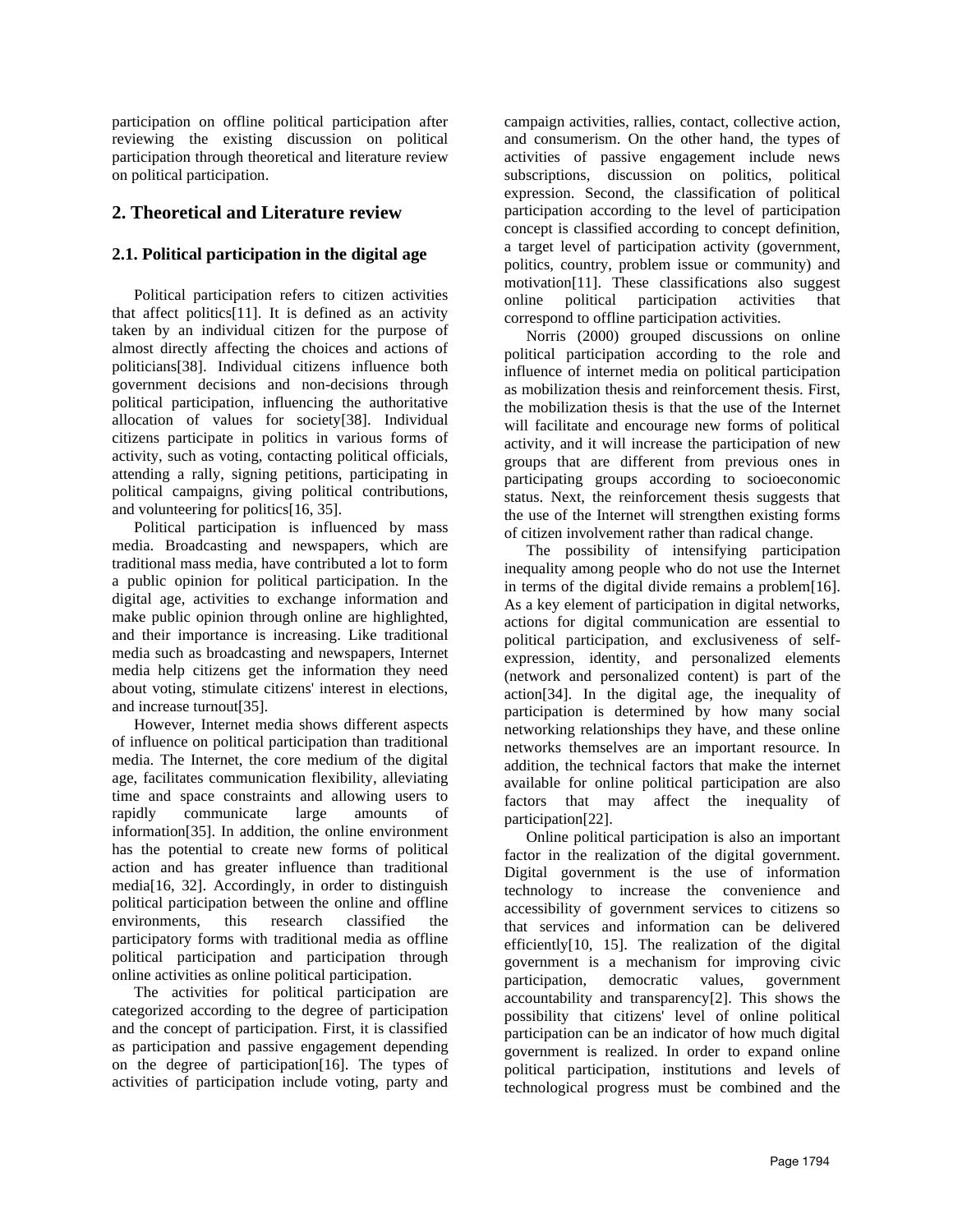government's response to participation must be satisfactory[19, 20, 23]. Citizens' online political participation is facilitated mainly through the exchange of opinions through social media platforms, in which policymakers play an important role in establishing policy networks and connecting ordinary citizens to policy[12, 29]. Therefore, in order to realize transparent and efficient digital government, it is necessary to have a policy decision and infrastructure that can induce citizens' voluntary participation.

The purpose of this research is to examine whether online political participation strengthens offline political participation as a result of this theoretical discussion. In the digital age, the Internet media is an important mediator of public opinion. As a result of the mobilization debate, it is important to act in the Internet media and the digital network as a factor to attract political participation of the young people who are participating in the election for the first time. However, there is a need to continue discussions as to whether these young people continue to engage in activities over time. In addition, it is important that online political participation leads to offline participation in reflecting citizen's demands on politics. Therefore, this research focuses on reinforcing offline participation of online political participation.

## **2.2. Literature review**

Research on online political participation consists mainly of empirical studies on mobilization thesis and reinforcement thesis. These empirical studies are mostly about how online media use affects political participation. On the other hand, there is not much research on the effect of online political participation or activity on offline political participation. Therefore, the focus of the literature review is on what are the issues of mobilization thesis and reinforcement thesis, and what are the important influential factors in political participation.

First, the mobilization thesis argues that the use of online media serves to mobilize the participation of new strata that have not participated in politics. Most of these studies are explaining the political participation of young people entering the political activities for the first time as the participatory cost is reduced, unlike the existing socioeconomic status[8, 18, 21, 28, 35]. According to this view, using online media, not to replace the traditional media, is a major factor that young voters are actively engaged in online activities to attract participation[18].

Although there is no big change in the traditional socioeconomic status required for participation, there are some views that the Internet media may improve the inequality of participation for young people who are participating in the election for the first time[30]. Nonetheless, given the equal opportunity to access online, the use of Internet media is likely to involve a new group different from traditional participation in the political process[21]. In this mobilization thesis, there is no question of facilitating the participation of young people who are the first to participate in politics, but there is a contradictory view on the role of existing socioeconomic status.

Secondly, in the reinforcement thesis, it argues that the use of online media plays a role in strengthening offline political participation, though it does not make a big difference to the existing participation level. These studies have mainly conducted empirical studies on the argument that the use of online media improves the quantity and quality of participation activities and reinforces political participation[6, 7, 13, 14, 16, 39]. The use of online media positively affects political participation, but as the time passes, the magnitude of the change gradually decreases, requiring more discussion as to whether the effect is causal or transformational [6, 7]. Therefore, if online activities are generalized to all levels, online political participation will become more common and citizens' participation in politics will be reinforced.

The focus of the reinforcement thesis is the causal relationship of reinforcement. Whether online activities are strengthening offline political participation, or whether offline activities will enhance online political participation is not yet clear. The more individual citizens engage in off-line organization activities, the more they participate in online activities, and online computer club activities have a positive effect on offline participation[39]. Some researchers believe that online resources facilitate online political participation but do not increase the likelihood of offline political participation[18, 21]. On the other hand, some researchers think that as online organization activities and political participation increase, they become more involved in offline organizational activities and politics[39]. Therefore, in this research, it is analyzed that online political participation strengthens offline political participation, and unlike existing research, it analyzes the influence of online political participation strengthening participation in offline politics by identifying the instrumental variable affecting online political participation only.

The research question in this study is whether the increase of online political participation increases offline political participation when the causality is controlled. If the digital divide on socioeconomic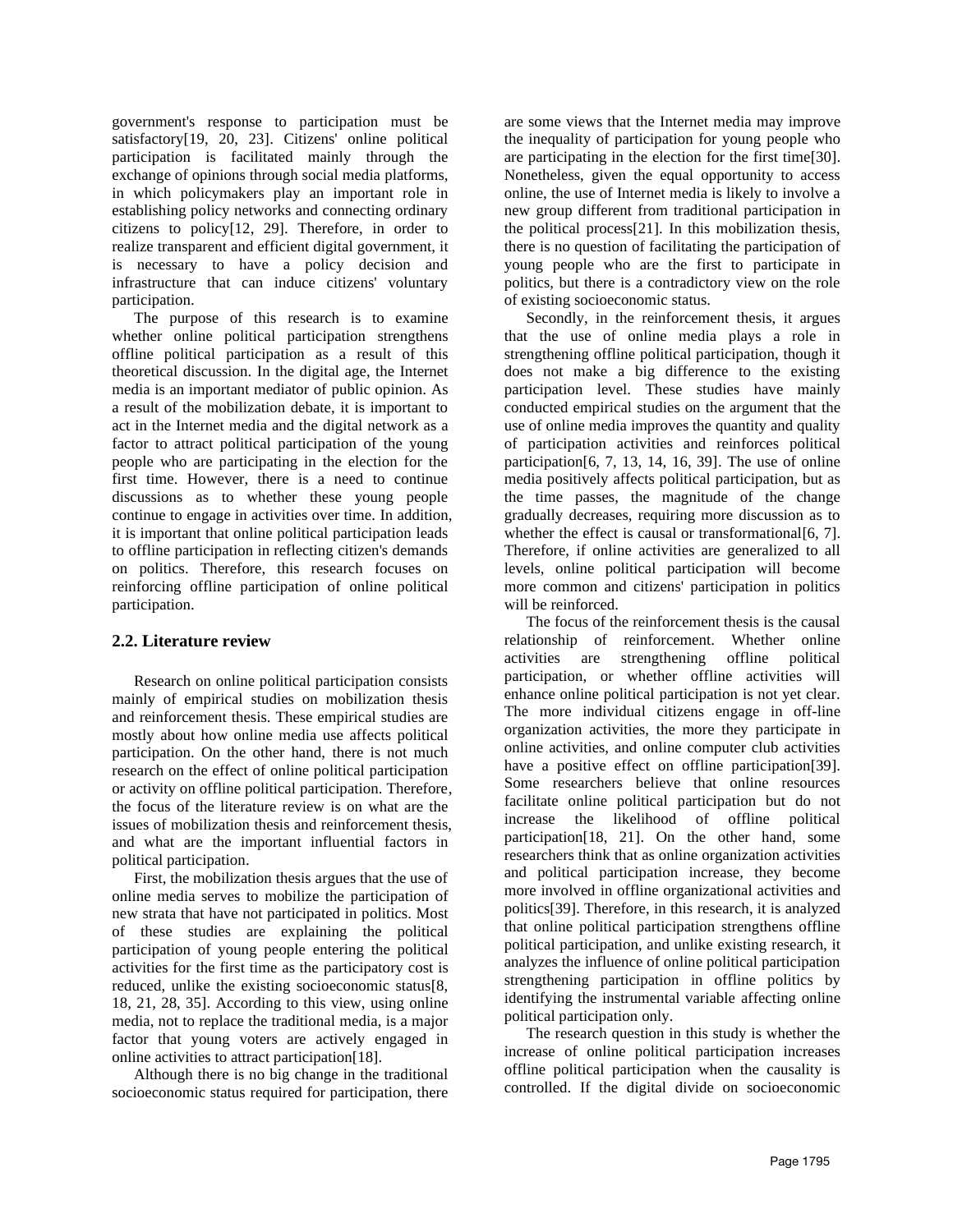status is narrowed and online access costs continue to decline, the impact of age, income, or other resources on online political participation will be much less[13]. In addition, online political participation has evolved into a popular way of involving in politics[34], and it is necessary to measure the impact of online political participation on the offline. However, as shown in the results of the literature review, there is a high possibility of two-way causality between offline and online political participation. Therefore, the influence of online political participation on offline political participation will be controlled through the instrumental variable to test the following hypothesis.

H1. As an individual citizen's online political participation becomes more active, offline political participation will be reinforced.

Finally, in addition to socioeconomic status and demographic variables, individual characteristics such as interest in politics and ideological orientation are discussed as factors affecting online and offline political participation. The ideological tendency, which represents the support of a party, is more interested in the news of the supportive tendency, and it decreases the political involvement as it is exposed to the opinion opposite to the support tendency of the individual[13, 24, 25, 28]. On the other hand, there are also some studies that the intensity of political support is not statistically significant with increasing turnout or online political participation[31]. Income, education, and gender are also identified as factors affecting offline and online political participation[8, 18]. On the other hand, traditional socioeconomic factors such as income, education level, and gender appear to have no effect on traditional participation and online participation[13, 30, 31].

H2. Higher socioeconomic status (education and income levels) will have a positive effect on offline political participation.

H3. As the ideological support inclination (liberal and conservative) becomes clearer, it will have a positive effect on offline political participation rather than politically neutral position.

H4. There will be a difference in offline political participation depending on age and gender.

## **3. Data and methodology**

#### **3.1. Research data**

In this research, Korea Media Panel survey data of 2016 conducted by the Korea Information Society Development Institute (KISDI) is used. In order to provide information for analyzing the effect of media environment change on the media use behavior of households and individuals, KISDI has established a household unit panel since 2010 and has conducted an annual survey. The Korea Media Panel survey mainly includes the status of media devices, media device connectivity, media diary, media usage behavior, subscription and expenditure on broadcasting and communication services, ecommerce and telecommunication usage. The reason for using the 2016 survey data in this research is that the survey items corresponding to the purpose of the research are included only in the 2016 survey.

In the 2016 survey, 9,788 respondents from a total of 4,233 households were interviewed for about two months from June. The Korean media panel survey basically maintained a panel of 5,000 households in proportion to the number of households nationwide, and the surveyors visited each household and conducted an interview survey. Panelists surveyed households aged 6 and over, but this study analyzed respondents aged 19 or older who are eligible to participate in the election in Korea. Therefore, in this research 8,439 respondents excluded under 19 years of age from all respondents were used in the analysis.

According to the National Election Commission of Korea, the gender distribution of the 20th National Assembly elections in 2016 was 49.5% for males and 50.5% for females. In addition, according to the national statistics portal (kosis.kr) of Statistics Korea, as of 2016, the average monthly income in 2016 is KRW 4.40 million, and the monthly income per 5th quartile is distributed as KRW 1.44 million in the first quartile, KRW 2.91 million in the second quartile, KRW 4 million in the third quartile, KRW 5.72 million in the fourth quartile, and KRW 8.35 million in the fifth quartile. According to the enational index of Korea, education level is 13% below middle school graduation, 40% below high school graduation, and 47% above the higher education level. Therefore, the demographic distribution of the research sample, as shown in Table 2, can adequately represent the distribution of voters in Korean society.

## **3.2. Research methodology**

In this research, two-stage least squares regression analysis (2SLS) using instrumental variable will be conducted to analyze whether online political participation strengthens offline political participation. 2SLS is a technique for estimating the causality between variables by substituting the estimates of the explanatory variables through the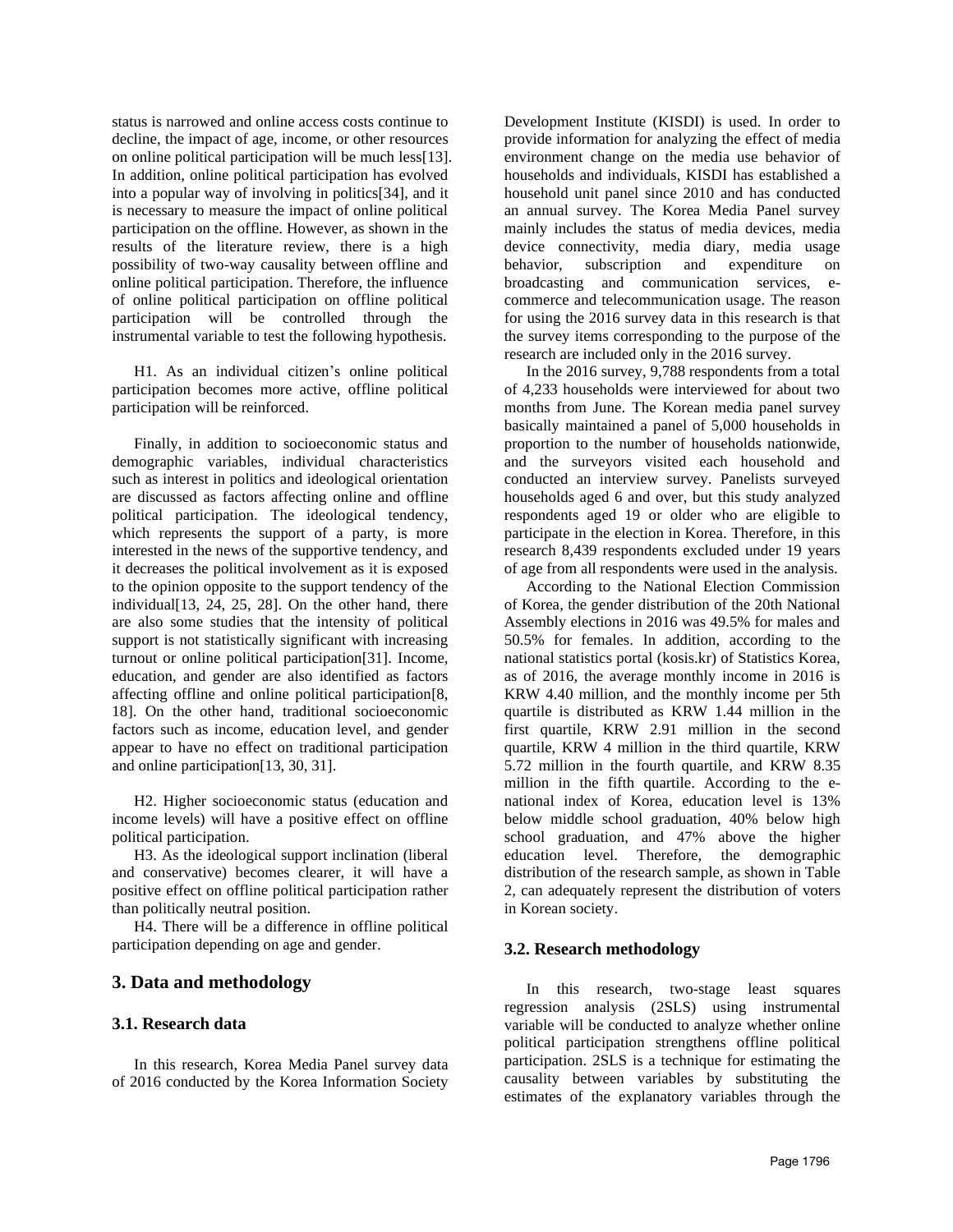first-step ordinary least square regression (OLS) and then using second-step regression analysis[36]. Despite the problem of weak instrumental variables with the low accuracy of estimates if there is a partial correlation between instrumental and endogenous variables, 2SLS estimation is one of the most used techniques to solve the bias problem caused by the endogeneity of explanatory variables[3, 17, 36].

The endogeneity occurs when there is a correlation between the explanatory variables and the error term of the regression model. This occurs mainly due to the simultaneous causal relationship between the variables, the measurement error in the explanatory variables, bias in sample selection, or omitted variables. If an endogenous explanatory variable exists, the estimation using instrumental variables is mainly used to solve it. If there is an available instrument variable that is not related to the effect on the dependent variable, while influencing the explanatory variable, it can help to improve the efficiency of the estimation result and help identify the coefficient of the explanatory variable associated with the effect on the dependent variable[5]. The use of instrumental variables also helps overcome the measurement error of the explanatory variables. Thus, estimation using instrumental variables is a powerful and flexible technique for estimating the effect of causal relationships[1].

It is necessary to select an appropriate instrumental variable in order to effectively measure the effects of online political participation on offline political participation. The instrumental variables should be related to the endogenous explanatory variables without affecting the dependent variables and without correlation with the error term of the regression model[33]. In this research, in order to measure the effect of online political participation on offline political participation, online privacy concern for online participation was selected as an instrumental variable. The level of privacy concerns in an online environment depends on how individuals perceive the situation[9, 37]. However, although there are differences in the perceived level, this privacy concern is presumed to be a cause of reluctance to participate in online politics[30].

The dependent variable in the study is offline political participation. The questionnaire items used in the study consisted of three items: exchange opinions on politics and politicians with the acquaintances, supportive expressions to political parties and politicians, and participation in elections. These items were measured on a 5-point scale (strongly negative to strongly positive). The independent variable is online political participation. In the questionnaire survey on online political participation, three items were used: news subscription to politics, subscription to politics on the internet blog, and expression of opinion on politics and politicians on the Internet. These items were also measured on a 5-point scale (strongly negative to strongly positive). Although these questions were a combination of passive intervention and participation according to the classification of political participation[16], these questions were reduced to a single variable through factor analysis (PCA, principal component analysis) and used as offline and online political participation variables.

The online privacy concern, an instrumental<br>iable, used eight questionnaires. These variable, used eight questionnaires. These questionnaires consisted of items such as personal information misuse, concerns about too much information requesting and a 5-point scale (strongly negative to strongly positive). These questionnaires were also reduced to a single variable through factor analysis (PCA) and used as an online privacy concern variable. As shown in Table 1, the results of the factor analysis on the major variables showed somewhat lower confidence in offline political participation, but all the items were applied to the analysis because the questionnaires reflected the offline political participation.

Based on the literature review, the control variables were ideological inclination (single questionnaire item), gender, age, education, and income level. The ideological inclination was measured on a 5-point scale from very liberal to very conservative. However, in this research, those are treated as three dummy variables: strongly liberal and liberal were treated as liberal, strongly conservative and conservative as conservative, and neutral. The gender was male and female, and the age ranged from 19 to 29, from 30 to 39, from 40 to 49, from 50 to 59, from 60 to 69, and to over 70. Education level was classified as below middle school graduation, below high school graduation, and above higher education. The income level was used for the research by referring to the fifth quintile income level in 2016, and it was processed into 7 sections from no income to a monthly average income of over 8 million won.

Therefore, in order to analyze the effects of online political participation on offline political participation, a research model like the following equation was established. In the first stage of estimation, estimates of online political participation are obtained through an instrumental variable, privacy concern, and then applied to the second stage estimation to estimate the parameters for offline political participation. This implies the effect of online political participation on offline political participation.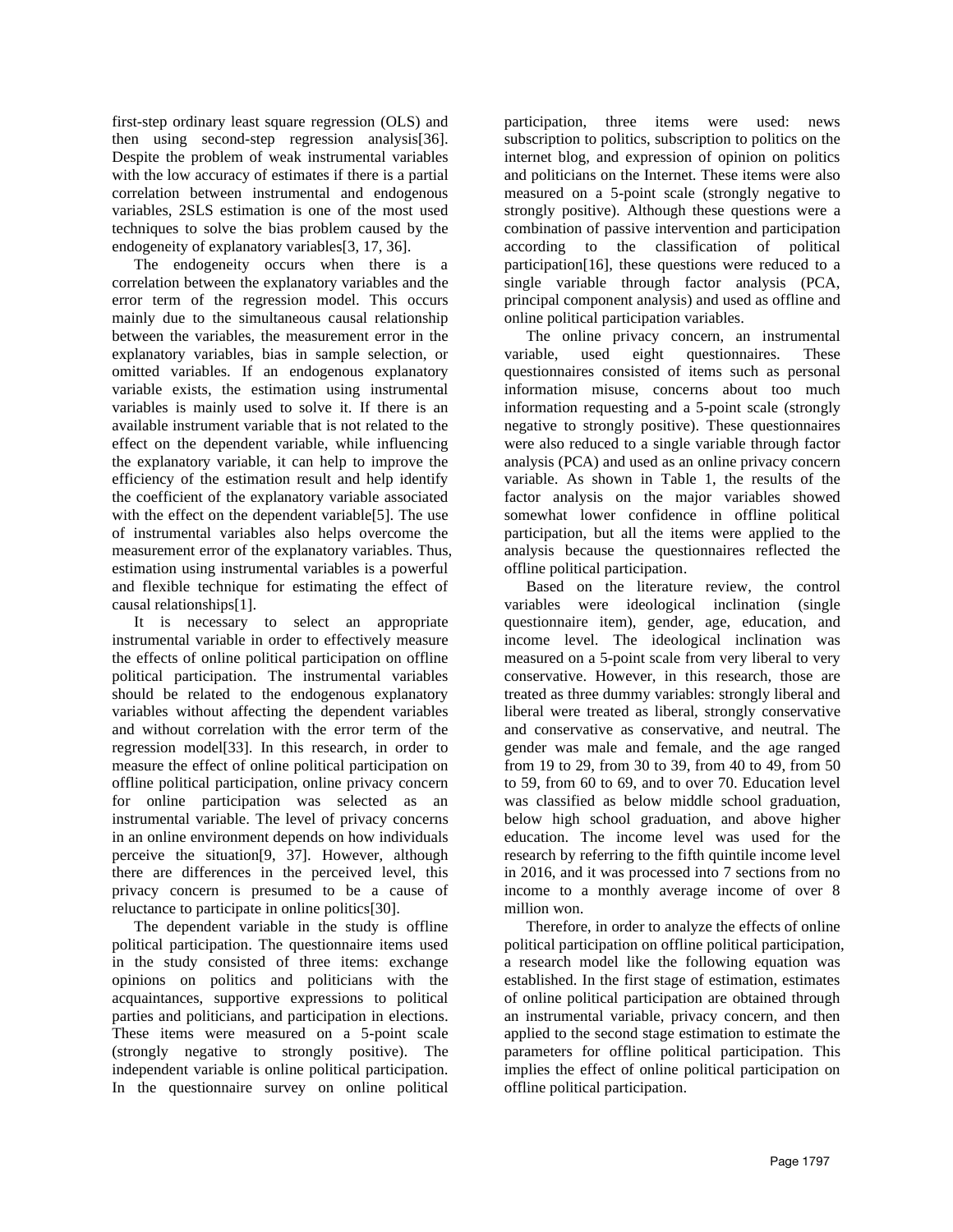| Variables                             | Questionnaires                                                                                                       | Factor | Cronbach<br>alpha |
|---------------------------------------|----------------------------------------------------------------------------------------------------------------------|--------|-------------------|
| Offline<br>Political<br>Participation | I meet with people around me and talk about politics or politicians or share<br>their opinions.                      |        |                   |
|                                       | When I receive a call to ask for a poll, I honestly express my willingness to<br>support the party or politician.    | 0.8340 | 0.5651            |
|                                       | I participate in the election.                                                                                       | 0.6245 |                   |
| online                                | I regularly search for and read news about politics.                                                                 | 0.8969 |                   |
| Political                             | I read posts about politics on the Internet with interest.                                                           | 0.9230 | 0.8744            |
| Participation                         | I talk about politics or politicians on the Internet or share opinions.                                              | 0.8613 |                   |
| Privacy<br>Concern                    | I am worried that someone who does not know will see my online activity<br>and obtain personal information about me. |        |                   |
|                                       | I am worried about the information about my old devices (computer, mobile<br>phone).                                 | 0.8889 |                   |
|                                       | I am worried that online information on me that I cannot remember will<br>remain untouched.                          |        |                   |
|                                       | I am worried about asking too much of my personal information when I sign<br>up for an online site.                  | 0.8953 | 0.9632            |
|                                       | I'm afraid my online ID will be stolen.                                                                              | 0.8979 |                   |
|                                       | am generally worried about my privacy when using the Internet.                                                       | 0.8817 |                   |
|                                       | People who are reluctant to reveal their information online are doubtful.                                            | 0.9001 |                   |
|                                       | I am worried that my pictures, names and other personal information will be<br>stolen online.                        | 0.8894 |                   |

**Table 1. Results of factor analysis for the major variables.**

# **Table 2. Frequency and Descriptive Statistics of Variables**

|              |       |         | offline participation |           | online participation |           | privacy concern |           |
|--------------|-------|---------|-----------------------|-----------|----------------------|-----------|-----------------|-----------|
|              | Freq. | Percent | Mean                  | Std. Dev. | Mean                 | Std. Dev. | Mean            | Std. Dev. |
| Total        | 8,439 | 100     | 0.000                 | 1.000     | 0.000                | 1.000     | 0.000           | 1.000     |
| ideology     |       |         |                       |           |                      |           |                 |           |
| neutral      | 3,023 | 35.82   | $-0.114$              | 1.002     | $-0.060$             | 0.953     | 0.072           | 0.915     |
| liberal      | 1,706 | 20.22   | 0.195                 | 1.032     | 0.366                | 1.025     | 0.300           | 0.861     |
| conservative | 3,710 | 43.96   | 0.003                 | 0.969     | $-0.039$             | 0.992     | $-0.172$        | 1.115     |
| gender       |       |         |                       |           |                      |           |                 |           |
| female       | 4,697 | 55.66   | $-0.162$              | 0.974     | $-0.185$             | 0.932     | $-0.020$        | 1.054     |
| male         | 3,742 | 44.34   | 0.204                 | 0.995     | 0.225                | 1.034     | 0.025           | 0.930     |
| age          |       |         |                       |           |                      |           |                 |           |
| $19 - 29$    | 1,114 | 13.2    | $-0.169$              | 1.038     | 0.077                | 0.953     | 0.265           | 0.703     |
| $30 - 39$    | 1,037 | 12.29   | 0.029                 | 0.938     | 0.190                | 0.947     | 0.306           | 0.740     |
| $40 - 49$    | 1,962 | 23.25   | 0.138                 | 0.974     | 0.299                | 1.008     | 0.282           | 0.763     |
| $50 - 59$    | 1,681 | 19.92   | 0.113                 | 1.000     | 0.165                | 1.026     | 0.032           | 0.851     |
| $60 - 69$    | 1,111 | 13.17   | 0.013                 | 0.985     | $-0.141$             | 0.955     | $-0.283$        | 1.073     |
| 70 or more   | 1,534 | 18.18   | $-0.207$              | 1.007     | $-0.452$             | 0.855     | $-0.531$        | 1.416     |
| income       |       |         |                       |           |                      |           |                 |           |
| no income    | 2,907 | 34.45   | $-0.138$              | 0.986     | $-0.182$             | 0.950     | $-0.053$        | 1.006     |
| below 1.5M   | 2,109 | 24.99   | $-0.102$              | 0.987     | $-0.265$             | 0.892     | $-0.178$        | 1.213     |
| $1.5M - 3M$  | 2,126 | 25.19   | 0.074                 | 0.977     | 0.188                | 0.971     | 0.131           | 0.808     |
| $3M - 4M$    | 772   | 9.15    | 0.304                 | 0.947     | 0.510                | 0.986     | 0.240           | 0.769     |
| $4M - 5.5M$  | 403   | 4.78    | 0.413                 | 1.039     | 0.820                | 1.040     | 0.264           | 0.806     |
| $5.5M - 8M$  | 101   | 1.2     | 0.508                 | 1.116     | 0.804                | 1.011     | 0.265           | 0.785     |
| 8M or more   | 21    | 0.25    | 0.298                 | 1.085     | 0.795                | 1.105     | 0.302           | 0.904     |
| education    |       |         |                       |           |                      |           |                 |           |
| below middle | 2,311 | 27.38   | $-0.192$              | 0.964     | $-0.437$             | 0.829     | $-0.491$        | 1.291     |
| high         | 2,908 | 34.46   | 0.037                 | 0.995     | 0.083                | 0.987     | 0.104           | 0.874     |
| above high   | 3,220 | 38.16   | 0.104                 | 1.011     | 0.332                | 0.996     | 0.286           | 0.738     |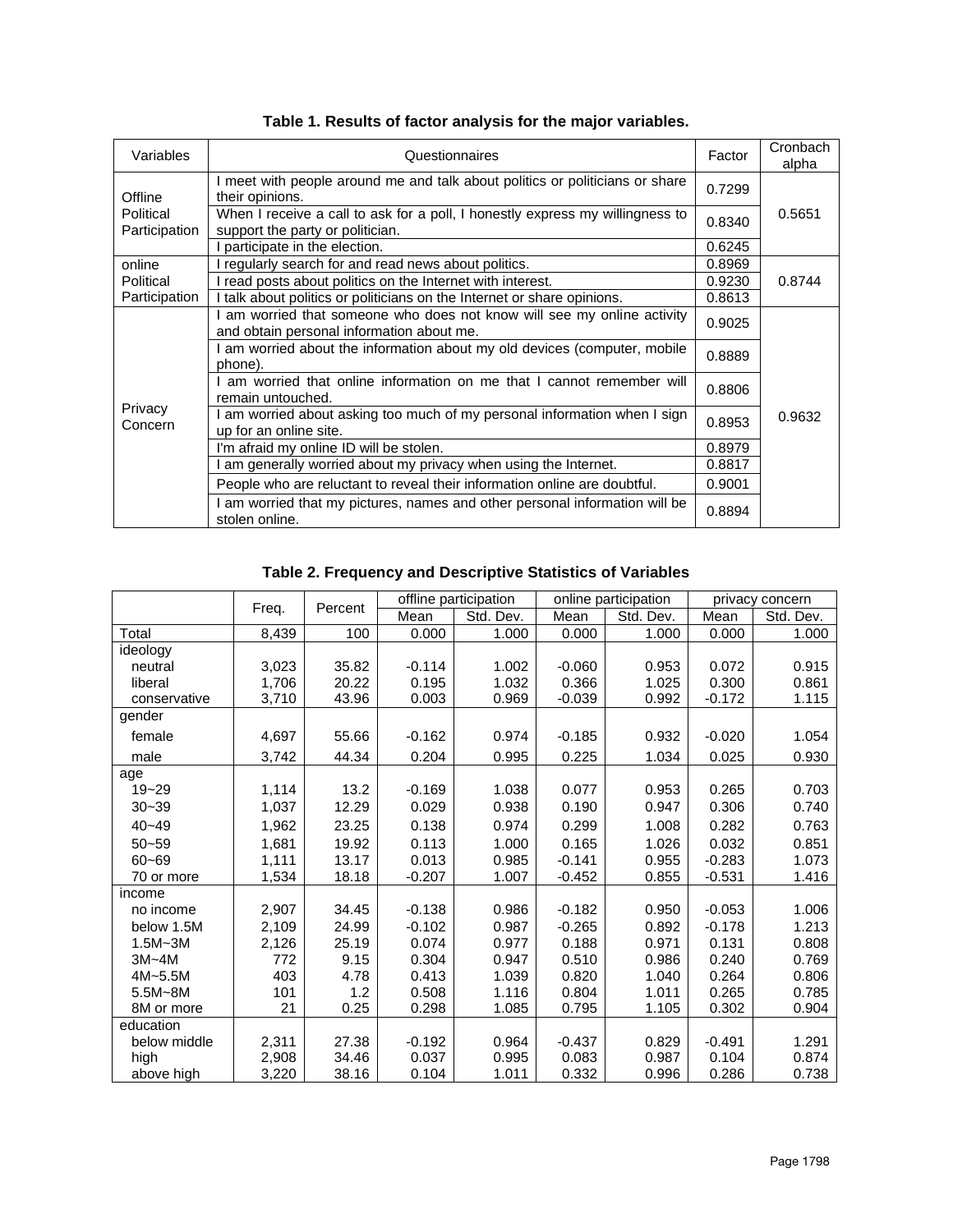(First Stage Regression)<br>  $X_{online} = \pi_0 + \pi_1 Z_{privacy} + \sum \pi_i X_i + \epsilon$ 

(Second Stage Regression)<br>  $Y_{offline} = \beta_0 + \beta_1 X_{online} + \sum \beta_i X_i + u$ 

## **4. Results**

This research analyzed the influence of online political participation on offline political participation. First, as shown in Table 2, the distribution of the level of political participation in Korean society was examined through frequency and descriptive statistics on the research samples. In the case of offline and online political participation, males in their 40s (40- 49) who are liberal with ideological inclinations have a high level of participation. The level of online political participation of younger people under the 40s was higher than offline political participation, while those in their 50s and over showed lower levels of online political participation than offline participation. The distribution of privacy concerns shows the highest level in the  $30s (30 \sim 39 \text{ years})$ .

Next, to identify whether online political participation has a causal effect on offline political participation, as shown in Table 3, OLS and 2SLS analysis are conducted. Instrumental variables can be used to control and identify the effects of reverse causality between independent and dependent variables. The privacy concern is a variable that affects only online political participation and is not related to offline political participation. This excludes the possibility of reverse causality and allows for the net effect of online political participation on offline political participation[4].

As shown in the analysis results, the coefficient in 2SLS, which shows the influence of online political participation on offline political participation, is almost twice as large as that of OLS analysis. This implies that online political participation positively affects offline political participation, which means that the magnitude of the influence is considerably large. On the other hand, the ideological inclination and gender were statistically significant in the OLS analysis, but not in the 2SLS analysis. In addition, income and education levels were more statistically significant in the 2SLS analysis using instrumental variables than in OLS.

|                              | <b>OLS</b> |                        |         | 2SLS           |           |         |  |
|------------------------------|------------|------------------------|---------|----------------|-----------|---------|--|
| offline participation        | B          | $\overline{\text{SE}}$ | P-value | B              | <b>SE</b> | P-value |  |
| online participation         | 0.549      | 0.010                  | 0.000   | 0.932          | 0.125     | 0.000   |  |
| ideology (=neutral)          |            |                        |         |                |           |         |  |
| liberal                      | 0.096      | 0.026                  | 0.000   | $-0.003$       | 0.042     | 0.947   |  |
| conservative                 | 0.064      | 0.021                  | 0.002   | 0.033          | 0.025     | 0.178   |  |
| gender (=female)             | 0.139      | 0.022                  | 0.000   | 0.036          | 0.041     | 0.374   |  |
| age (=19~29)                 |            |                        |         |                |           |         |  |
| $30 - 39$                    | 0.151      | 0.037                  | 0.000   | 0.115          | 0.042     | 0.006   |  |
| $40 - 49$                    | 0.200      | 0.034                  | 0.000   | 0.119          | 0.046     | 0.009   |  |
| $50 - 59$                    | 0.245      | 0.037                  | 0.000   | 0.171          | 0.047     | 0.000   |  |
| $60 - 69$                    | 0.291      | 0.044                  | 0.000   | 0.230          | 0.052     | 0.000   |  |
| 70 or more                   | 0.231      | 0.046                  | 0.000   | 0.229          | 0.050     | 0.000   |  |
| income (=none)               |            |                        |         |                |           |         |  |
| below 1.5M                   | 0.049      | 0.025                  | 0.049   | 0.073          | 0.028     | 0.009   |  |
| $1.5M - 3M$                  | $-0.023$   | 0.026                  | 0.383   | $-0.049$       | 0.030     | 0.098   |  |
| $3M - 4M$                    | $-0.029$   | 0.039                  | 0.452   | $-0.111$       | 0.050     | 0.026   |  |
| 4M~5.5M                      | $-0.115$   | 0.049                  | 0.020   | $-0.301$       | 0.081     | 0.000   |  |
| $5.5M - 8M$                  | $-0.011$   | 0.087                  | 0.896   | $-0.175$       | 0.108     | 0.106   |  |
| 8M or more                   | $-0.231$   | 0.183                  | 0.207   | $-0.390$       | 0.205     | 0.057   |  |
| education (=middle)          |            |                        |         |                |           |         |  |
| high                         | $-0.005$   | 0.032                  | 0.875   | $-0.127$       | 0.053     | 0.016   |  |
| above high                   | $-0.012$   | 0.038                  | 0.752   | $-0.207$       | 0.076     | 0.006   |  |
| Intercept                    | $-0.313$   | 0.045                  | 0.000   | $-0.066$       | 0.094     | 0.486   |  |
| 230.44 (0.000)<br>F (Prob)   |            |                        |         |                |           |         |  |
| Wald chi <sub>2</sub> (Prob) |            |                        |         | 742.31 (0.000) |           |         |  |
| R-squared                    |            | 0.3175                 |         | 0.1952         |           |         |  |
| Adj R-squared                |            | 0.3161                 |         |                |           |         |  |
| N                            |            | 8,439                  |         |                | 8,439     |         |  |

**Table 3. Results of OLS and 2SLS using an instrumental variable for offline political participation.**

\*Instrument variable for 2SLS: privacy concern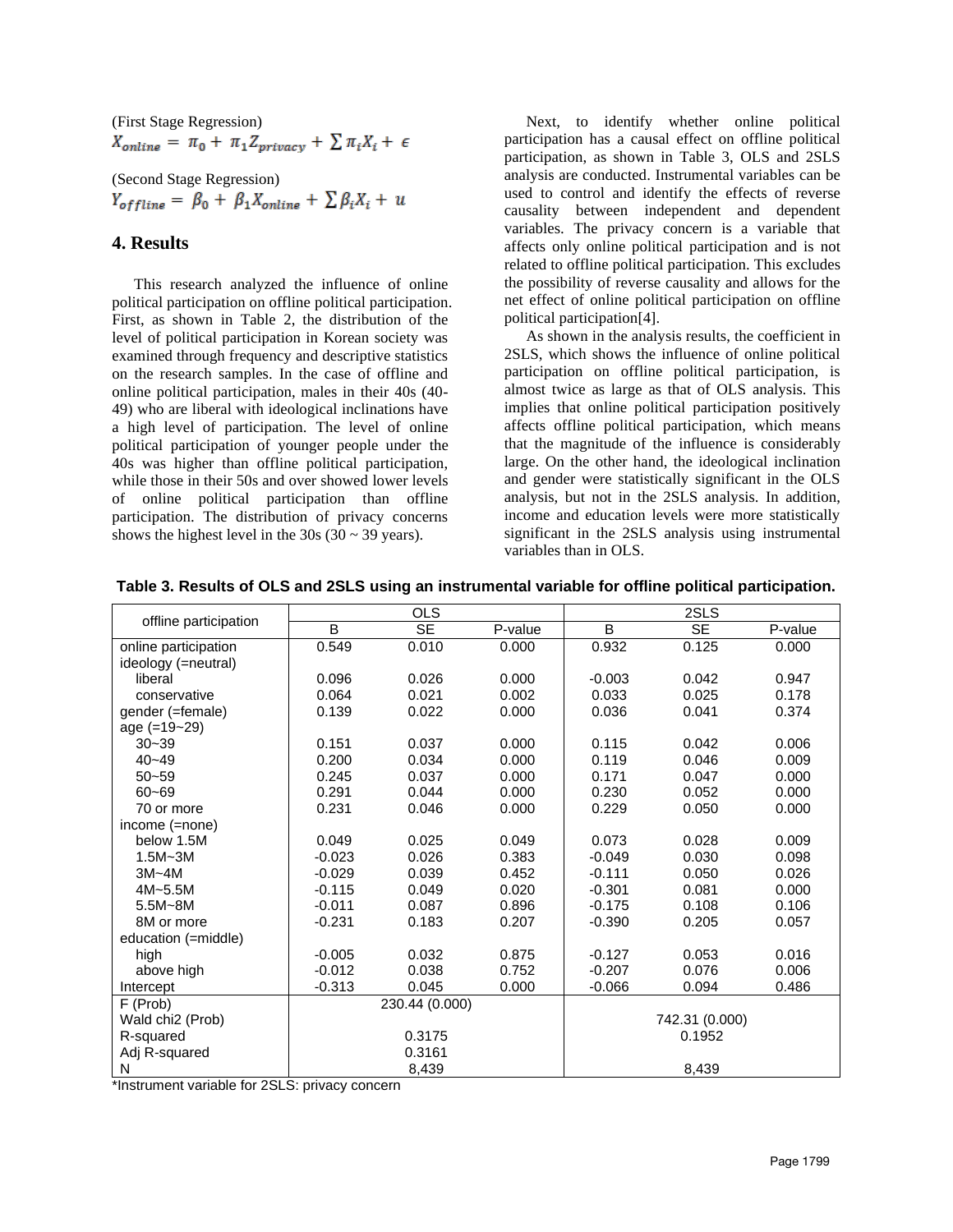The results of OLS and 2SLS analysis in Table 3 also showed statistically significant that the off-line political participation was more active as the age increased compared to the 20s. In the case of income level, there was no statistical significance in some sections, but the increased income compared to those with no income showed less likelihood of offline political participation. In the case of educational level, the higher the level, the less likely the participation. On the other hand, although the influence on offline political participation by ideological inclination and gender was not statistically significant in 2SLS using the instrumental variable, in the OLS analysis, the more ideologically liberal or conservative, the more active in offline political participation. There was a positive effect on the offline political participation of males compared to females.

Thus, the results of the 2SLS analysis using an instrumental variable support hypothesis H1 that online political participation reinforces offline political participation. On the other hand, the hypothesis H2 is not supported because some sectors are not statistically significant, and the higher socioeconomic status tends to lower offline political participation. The hypothesis H3 that the clearer the ideological inclination, the more likely it will affect offline political participation, is not significant in 2SLS analyses using instrumental variables, but is supported in OLS analyses because they are statistically significant. Hypothesis H4, which sets the difference between genders, is also supported in the OLS analysis that male is more involved in offline political activities than female. In the case of hypothesis H4 according to age, the hypothesis was supported because the participation became more active as the age increased.

These results support the reinforcement thesis that online participation through the Internet strengthens offline political participation[16]. In addition, although the statistical significance is weak for socioeconomic status, the results suggest that the possibility of offline political participation of low socioeconomic status may be high due to the influence of online political participation[21, 22]. This suggests that it is possible to mobilize a new socioeconomic group, which is presented in the mobilization thesis. On the other hand, rather than supporting the opinions of mobilization thesis on the political participation of young people who are actively engaged in online activities, it is suggested that active online activities in the elderly are leading to offline political participation[28, 39].

## **5. Discussions and Implications**

This research is to discuss the effect of online political participation on offline political participation based on mobilization and reinforcement thesis. In particular, it was analyzed by using privacy concerns as an instrumental variable to predict whether online political participation is likely to reinforce offline political participation. Unlike each regression analysis for online political participation and offline political participation, the results of the research showed that the predicting direction of the control variables, such as ideological inclination, gender, age, income, and education level, were different in the analysis of the influence on offline political participation of online political participation using instrumental variable. The results of the research can be summarized as follows:

First, online political participation has been shown to reinforce offline political participation. There is still a question as to whether the effect of political involvement through Internet use is real, but the results of this research show that online participation reinforces offline political participation by controlling the direction of causal relationships through privacy concerns[6]. In particular, online political participation in Korean society was shown to significantly reinforce offline participatory activities through the research result. This may not be independent of the spread of digital devices that help citizens engage in online activities. This reflects the fact that online participation is becoming commonplace by shaping an environment in which online activities can become active with the introduction of digital devices.

Second, the influence of online political participation suggests the possibility of mobilizing a new participatory group that is different from the existing one. The results of a controlled causality confirm that the political participation of citizens in socioeconomically low status can become active. This implies that it does not necessarily participate in politics when the level of resources held by individual citizens must be high, but even if the resource level is low, if the online environment is well equipped, there is a high possibility of participating in politics. This suggests that it is possible to mobilize groups that were not able to participate in politics due to the poverty of their resources.

Finally, age and socioeconomic status were found to be more important factors for offline political participation than ideological inclinations. In other words, the age-based influence was shown to be more active in participating with older people who are traditionally interested in offline politics, and those with lower income and education levels are more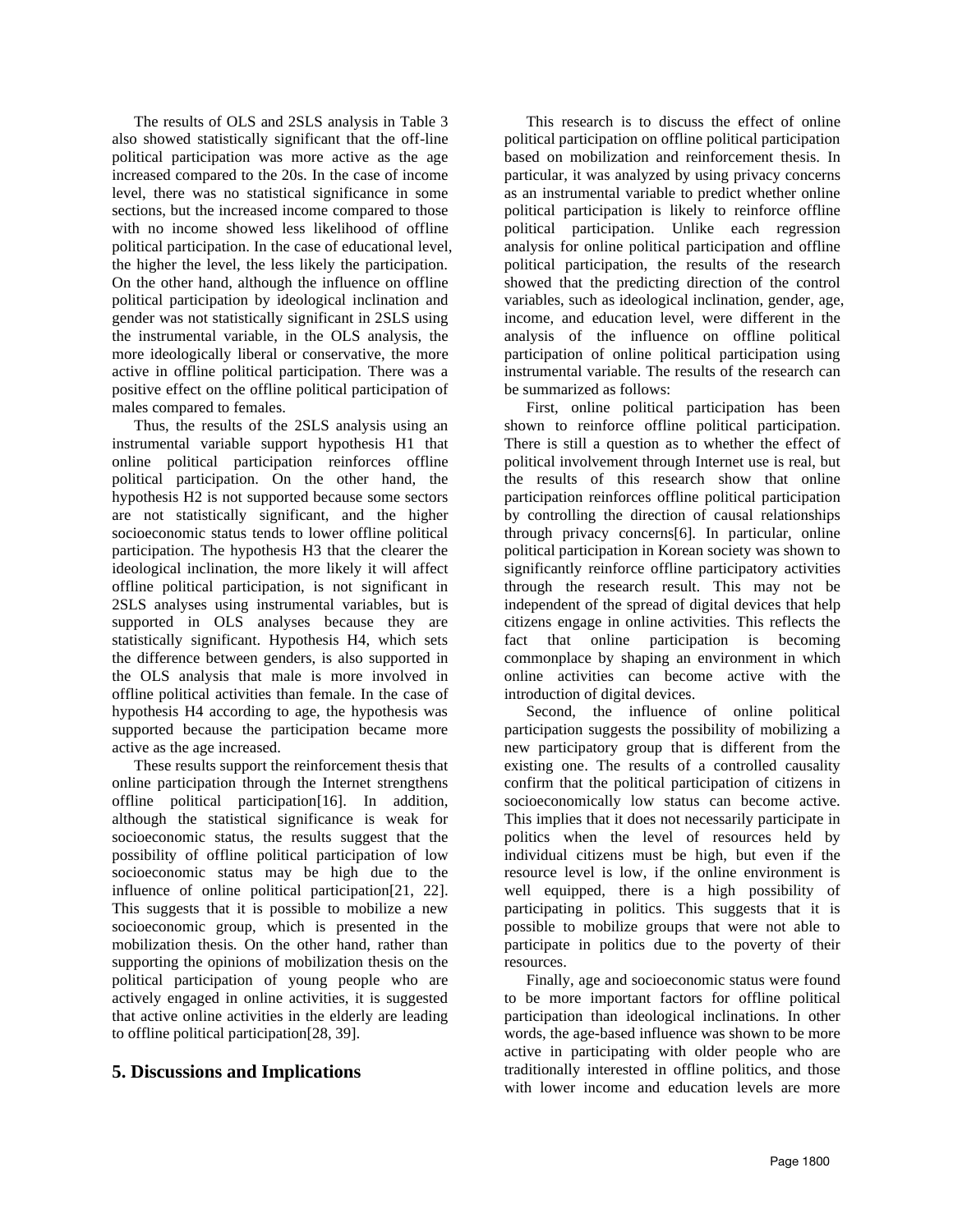active in offline political participation. Thus, in Korean society, the elderly with low socioeconomic status are more active in offline political participation.

In the digital information age, the realization of digital government is an inevitable process. The digital government can be realized through a citizencentric approach to use it[26]. The realization of the digital government can be estimated by discussing online political participation centered on the voluntary participation of citizens in government policy. Although this research analyzed the influence of online political participation on offline political participation, it was found that the more active the online political participation, the higher the level of citizens' political participation. Thus, as citizens become more politically engaged online, it will be helpful to realize the digital government. However, it is necessary to supplement the study on how privacy concern used as instrumental variable in this study and technical infrastructure affect the realization of digital government. In addition, political participation is expressed in various forms, but the questionnaire items of the dependent and independent variables used in the research did not represent all of these participation types. Therefore, in future research, it is necessary to consider all these factors for participation behavior.

## **6. References**

[1] Abadie, A., J. Angrist, and G. Imbens, "Instrumental Variables Estimates of the Effect of Subsidized Training on the Quantiles of Trainee Earnings", *Econometrica 70*(1), 2002, pp. 91–117.

[2] Ahn, M.J., and S. Bretschneider, "Politics of E-Government: E-Government and the Political Control of Bureaucracy", *Public Administration Review 71*(3), 2011, pp. 414–424.

[3] Andrews, D.W.K., M.J. Moreira, and J.H. Stock, "Performance of conditional Wald tests in IV regression with weak instruments", *Journal of Econometrics 139*(1), 2007, pp. 116–132.

[4] Angrist, J.D., G.W. Imbens, and D.B. Rubin, "Identification of Causal Effects Using Instrumental Variables", *Journal of the American Statistical Association 91*(434), 1996, pp. 444–455.

[5] Arellano, M., and O. Bover, "Another look at the instrumental variable estimation of error-components models", *Journal of Econometrics 68*(1), 1995, pp. 29–51.

[6] Boulianne, S., "Does Internet Use Affect Engagement? A Meta-Analysis of Research", *Political Communication 26*(2), 2009, pp. 193–211.

[7] Boulianne, S., "Social media use and participation: a meta-analysis of current research", *Information, Communication & Society 18*(5), 2015, pp. 524–538.

[8] Brady, H.E., S. Verba, and K.L. Schlozman, "Beyond SES: A Resource Model of Political Participation", *The American Political Science Review; Washington 89*(2), 1995, pp. 271–294.

[9] Buchanan, T., C. Paine, A.N. Joinson, and U.-D. Reips, "Development of measures of online privacy concern and protection for use on the Internet", *Journal of the American Society for Information Science and Technology 58*(2), 2007, pp. 157–165.

[10] Carter, L., and F. Bélanger, "The utilization of egovernment services: citizen trust, innovation and acceptance factors", *Information Systems Journal 15*(1), 2005, pp. 5–25.

[11] van Deth, J.W., "A conceptual map of political participation", *Acta Politica; London 49*(3), 2014, pp. 349– 367.

[12] Eom, S.-J., H. Hwang, and J.H. Kim, "Can social media increase government responsiveness? A case study of Seoul, Korea", *Government Information Quarterly 35*(1), 2018, pp. 109–122.

[13] Feezell, J.T., "Predicting Online Political Participation: The Importance of Selection Bias and Selective Exposure in the Online Setting", *Political Research Quarterly; Salt Lake City 69*(3), 2016, pp. 495– 509.

[14] Gainous, J., A.D. Marlowe, and K.M. Wagner, "Traditional Cleavages or a New World: Does Online Social Networking Bridge the Political Participation Divide?", *International Journal of Politics, Culture, and Society; New York 26*(2), 2013, pp. 145–158.

[15] Gajendra, S., B. Xi, and Q. Wang, "E-Government: Public Participation and Ethical Issues", *Journal of E-Governance 35*(4), 2012, pp. 195–204.

[16] Gibson, R., and M. Cantijoch, "Conceptualizing and Measuring Participation in the Age of the Internet: Is Online Political Engagement Really Different to Offline?", *The Journal of Politics 75*(3), 2013, pp. 701–716.

[17] Hayakawa, K., and Q. Sun, "Instrumental variable estimation of factor models with possibly many variables", *Communications in Statistics - Simulation and Computation 48*(6), 2019, pp. 1729–1745.

[18] Jensen, J.L., "Political Participation Online: The Replacement and the Mobilisation Hypotheses Revisited", *Scandinavian Political Studies 36*(4), 2013, pp. 347–364.